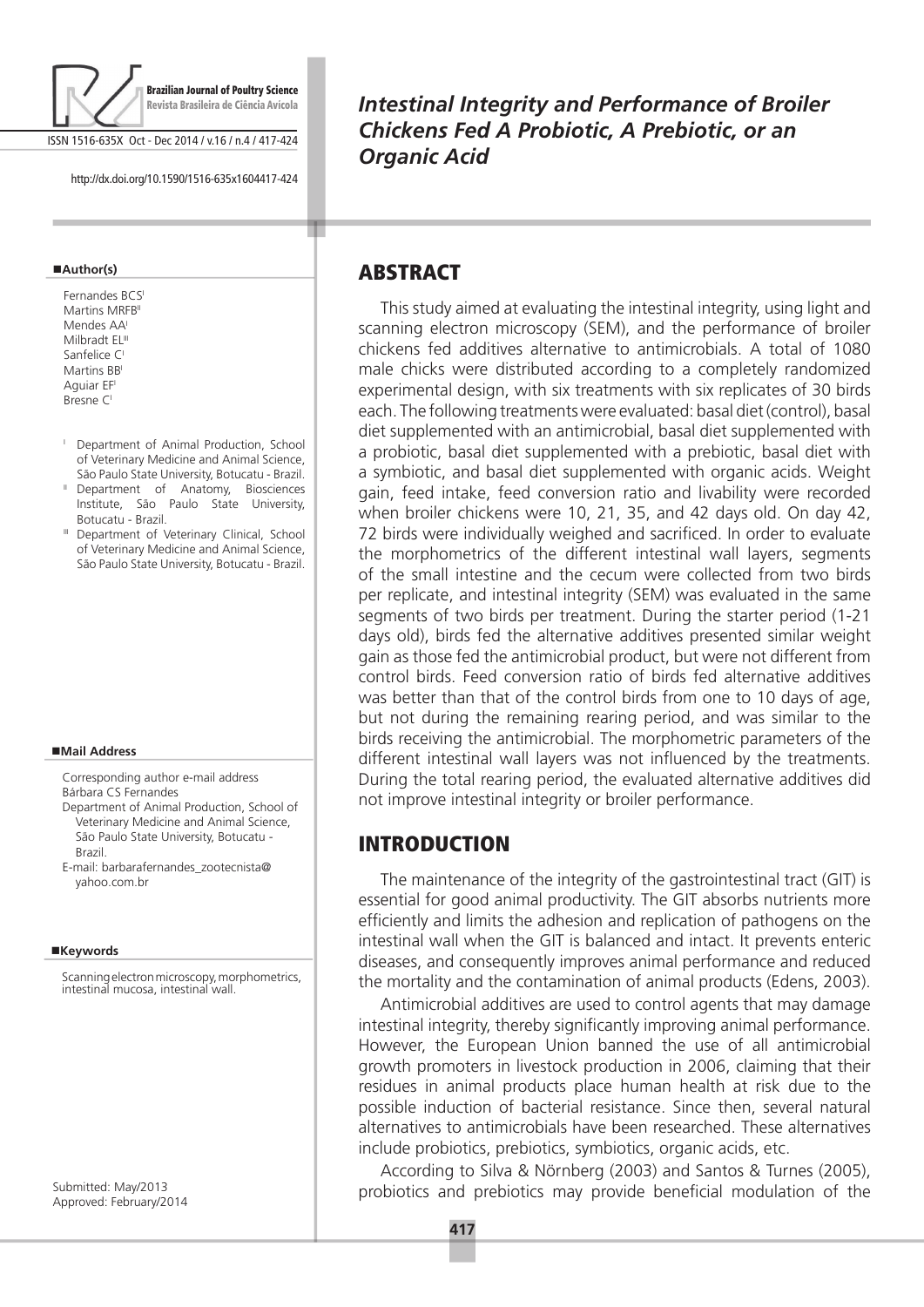

intestinal microbiota, enhance the immune response, protect intestinal integrity, and consequently, the performance of poultry.

The benefits of the use organic acids in animal feeding may be explained by several mechanisms, including pH reduction, bacteriostatic properties, and metabolic effects of the anionic portion of the acids after their dissociation (Bellaver & Scheuermann, 2004). These properties may potentially improve broiler intestinal integrity and performance.

There are many studies published in literature on the use of these alternative feed additives (Pelicano et al., 2007; Panda et al., 2009); however, performance and intestinal morphology results in broilers are still contradictory. Moreover, there are few studies in literature on the effect of these additives on intestinal ultrastructure. Therefore, the modes of action and the effects of these technologies need to be further studied.

The objective of this study were to evaluate the performance and the intestinal integrity, using light and scanning electron microscopy, of broiler chickens fed diets supplemented with probiotics, prebiotics, symbiotics, and organic acids.

# MATERIAL AND METHODS

## Animals and experimental design

The experiment was carried out in the experimental poultry house of School of Veterinary Medicine and Animal Science – São Paulo State University - Botucatu, Brazil (FMVZ-UNESP). In total, 1080 one-day-old male Cobb broiler chickens were housed at a density of 12 birds/m<sup>2</sup>, according to a completely randomized experimental design including six treatments with six replicates of 30 birds each. The following treatments were applied: T1 – control: basal diet (no addition of antimicrobials or alternative additives), T2 – basal diet supplemented with an antimicrobial (enramycin), T3 – basal diet supplemented with a probiotic, T4 – basal diet supplemented with a prebiotic, T5 – basal diet with a symbiotic (T3 + T4), and T6 – and basal diet supplemented with organic acids.

Birds were reared according to the conventional production system used in commercial broiler farms. The experimental poultry house were equipped with bell drinkers and tube feeders. Brooding heating was provided by 250W electric infrared lamps. A 24h of light lighting program was applied during the entire rearing period. Reused wood-shavings litter from a commercial broiler flock was used to promote health

challenge. Birds were vaccinated against coccidiosis via drinking water, according to the manufacturer's recommendations, on the second day of life. No anticoccidial product was added to the feed.

The feeding program included four phases: prestarter (1-10 days of age), starter (11-21 days of age), grower (22-35 days of age), and finisher (36-42 days of age). Feed and water were supplied *ad libitum* during the entire rearing period.

The probiotic product contained 10<sup>7</sup> CFU of anaerobic bacteria/g, 10<sup>5</sup> CFU of lactose-fermenting enterobacteria/g, 106 CFU of *Enterococcus* spp/g, and 107 CFU of *Lactobacillus acidophilus/*g, and was supplemented at 150 g/ton of pre-starter feed and at 100 g/ton of the remaining feeds. The prebiotic product consisted of a mannan oligosaccharide (MOS) derived from the cell wall of the yeast *Saccharomyces cerevisiae*, and was added to the pre-starter diet at 1 kg/ton and at 500 g/ton of the remaining feeds. The symbiotic treatment consisted of the sum of the probiotic and prebiotic products used in the other treatments, which were added at the same levels described above. The organic acid product consisted of organic acids microencapsulated by vegetable fat, and included fumaric acid (64.1%), calcium propionate (10.3%), calcium formate (20.5%), and potassium sorbate (5.1%), and was added at 600 g/ton diet at all feeding phases. The antimicrobial product (positive control) was enramycin (Enradin® F80), registered at the Brazilian Ministry of Agriculture as an antimicrobial growth promoter, and was added at 10 ppm (125 g/ ton feed) during the pre-starter phase and at 5 ppm (63 g/ton de feed) during the starter, grower, and finisher phases. The basal diet was formulated according to the recommendations of Rostagno *et al.* (2005), as shown in Table 1. Treatments were established by the replacement of inert material (kaolin) by an equivalent amount of the studied products.

## Intestinal morphometrics

At 42 days of age 72 birds (two per replicate of each treatment) were transported after six hours fasting in adequate crates to the experimental processing plant of FMVZ/UNESP, where they were individually weighed, electrically stunned, and sacrificed by cutting the jugular vein and carotid artery.

The gastrointestinal tract was removed, and the entire intestine and its segments (duodenum, jejunum, ileum, colon and cecum) were weighed in semi-analytical scales and measured with the aid of a measuring tape.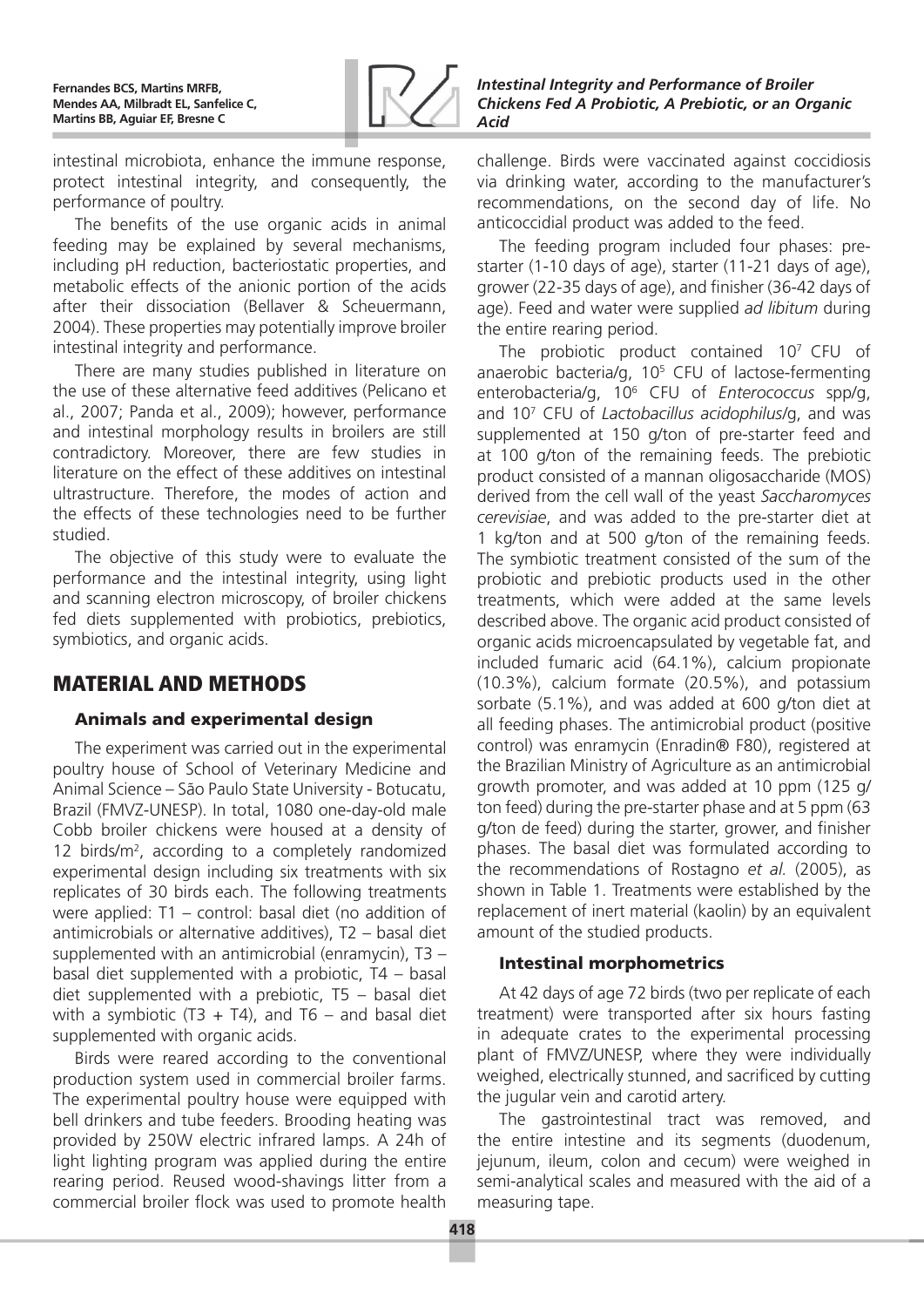#### **Fernandes BCS, Martins MRFB, Mendes AA, Milbradt EL, Sanfelice C, Martins BB, Aguiar EF, Bresne C**

*Intestinal Integrity and Performance of Broiler Chickens Fed A Probiotic, A Prebiotic, or an Organic Acid*

The intestinal mucosa was histologically analyzed at the anatomy laboratory of the Biosciences Institute of São Paulo State University, Botucatu, Brazil. Approximately 2 cm of each intestinal segment were collected from two birds per replicate as follows: duodenum, from the pylorus to the distal portion of the duodenum loop; jejunum, from the distal portion of the duodenum loop to Meckel's diverticulum; ileum, from Meckel's diverticulum to cecum openings; and the right cecum.

Intestinal segments were opened through the mesenteric border and washed with distilled water, fixed in polypropylene plates, and immersed in buffered formalin solution at 10% for 24 h, followed after routine light microscopy.

Tissue cuts were stained by Masson's trichrome stain, according to the method

recommended by Behmer *et al*. (2003). Then, morphometric analysis of the following intestinal layers was carried out: mucosa, submucosa, and internal circular and external longitudinal muscle layers, which were analyzed with the aid of a light microscope coupled to an image analysis and processing software (Leica Qwin 3.0). Ten measurements per layer were performed.

The integrity of the intestinal mucosa was analyzed using scanning electron microscopy at the electronic microscopy laboratory of the Biosciences Institute of São Paulo State University, Botucatu, Brazil. Samples of different intestinal segments (duodenum, jejunum, ileum, and cecum) from two birds per treatment were collected, longitudinally opened, stretched, and briefly washed in 0.1M phosphate buffer (pH 7.3) to remove the intestinal content. Segments were fixed for 24 h at 4°C in glutaraldehyde at 2.5% in phosphate buffer at 0.1 M (pH 7.3), followed after routine scanning electron microscopy. After processing, samples were photographed using a scanning electron microscope (Quanta 200, FEI) at 10-15 kV tension. Images were

| Ingredients                       | Pre-starter | Starter                            | Grower     | Finisher   |
|-----------------------------------|-------------|------------------------------------|------------|------------|
|                                   | $1-10$ days | 11-21 days                         | 22-35 days | 36-42 days |
| Corn (ground)                     | 56.037      | 59.377                             | 62.225     | 66.284     |
| Soybean meal 45%                  | 37.530      | 34.500                             | 30.910     | 27.050     |
| Soybean oil                       | 2.118       | 2.270                              | 3.230      | 3.212      |
| Dicalcium phosphate               | 1.950       | 1.800                              | 1.670      | 1.520      |
| Calcitic limestone                | 0.930       | 0.900                              | 0.840      | 0.800      |
| DL-methionine                     | 0.215       | 0.158                              | 0.155      | 0.150      |
| L-lysine HCl                      | 0.325       | 0.185                              | 0.200      | 0.244      |
| Vitamin supplement <sup>1</sup>   | 0.100       | 0.100                              | 0.100      | 0.100      |
| Mineral supplement <sup>2</sup>   | 0.100       | 0.100                              | 0.100      | 0.100      |
| Choline chloride 60%              | 0.060       | 0.050                              | 0.040      | 0.030      |
| Salt                              | 0.520       | 0.500                              | 0.470      | 0.450      |
| Inert material (kaolin)           | 0.115       | 0.060                              | 0.060      | 0.060      |
| <b>TOTAL</b>                      | 100         | 100                                | 100        | 100        |
|                                   |             | Calculated nutritional composition |            |            |
| Metabolizable energy (kcal/kg)    | 2950        | 3000                               | 3100       | 3150       |
| Crude protein %                   | 22.04       | 20.79                              | 19.41      | 18.03      |
| Calcium %                         | 0.94        | 0.89                               | 0.82       | 0.76       |
| Available phosphorus %            | 0.47        | 0.44                               | 0.41       | 0.38       |
| Digestible lysine %               | 1.33        | 1.15                               | 1.08       | 1.02       |
| Digestible methionine %           | 0.52        | 0.45                               | 0.43       | 0.41       |
| Digestible methionine + cystine % | 0.81        | 0.74                               | 0.70       | 0.67       |

**Table 1 –** Ingredients and calculated nutritional composition of the basal diets.

<sup>1</sup>PX VIT FC INI 1.0 kg/t (TECTRON®) quaranteed levels per kg feed for the pre-starter and starter phases: folic acid 1 mg; pantothenic acid 13 mg; biotin 0.075 mg; niacin 35 mg; selenium 0.3 µg; vit. A 8,000 IU; vit. B1 1.8 mg; vit. B12 12 µg; vit. B2 6 mg; vit. B6 2.8 mg; vit. D3 2,000 IU; vit. E 13 IU; vit. K3 2 mg. PX VIT FC CRES 1.0 kg/t (TECTRON®) guaranteed levels per kg feed for the grower phase: folic acid 0.7 mg; pantothenic acid 11 mg; niacin 32 mg; selenium 0.3 mg; vit. A 7,000 IU; vit. B1 1.6 mg; vit. B12 10 µg; vit. B2 4.8 mg; vit. B6 2.5 mg; vit. D3 2,000 IU; vit. E 11 IU; vit. K3 1.5 mg. PX VIT FC FINAL 1.0 kg/t (TECTRON®) guaranteed levels per kg feed for the finisher phase: pantothenic acid 8 mg; niacin 20 mg; selenium 0.2 mg; vit. A 3,000 IU; vit. B12 6 µg; vit. B2 2.5 mg; vit. D3 800 IU; vit. E 7 IU; vit. K3 0.75 mg. <sup>2</sup> MICROMIN AVES 1 kg/t (TECTRON®) quaranteed levels per kg feed: iron 50 mg; copper 8 mg; iodine 0.8 mg; manganese 70 mg; zinc 70 mg.

> analyzed for intestinal mucosa integrity considering epithelial loss, mucus presence, and villi organization.

### Performance parameters

In order to evaluate performance parameters (weight gain, feed intake, feed conversion ratio and livability), feed intake was recorded and birds were weighed on the first and last day of each phase, that is, on days 1 and 10, 11 and 21, 22 and 35, and 36 and 42. Mortality was daily recorded to determine actual feed intake.

Feed intake was calculated as the difference between the weight of feed offered and the weight of feed residues at the end of each phase. Weight gain was calculated as the difference between final and initial weight in each phase. Feed conversion ratio was determined as the ratio between feed intake and weight gain at the end of each phase, corrected for the weight of dead birds during each phase.

Livability and production efficiency index (PEI) were also calculated. The equation used to calculate PEI was:

[(average daily weight gain in g x livability in %) / feed conversion ratio]/10.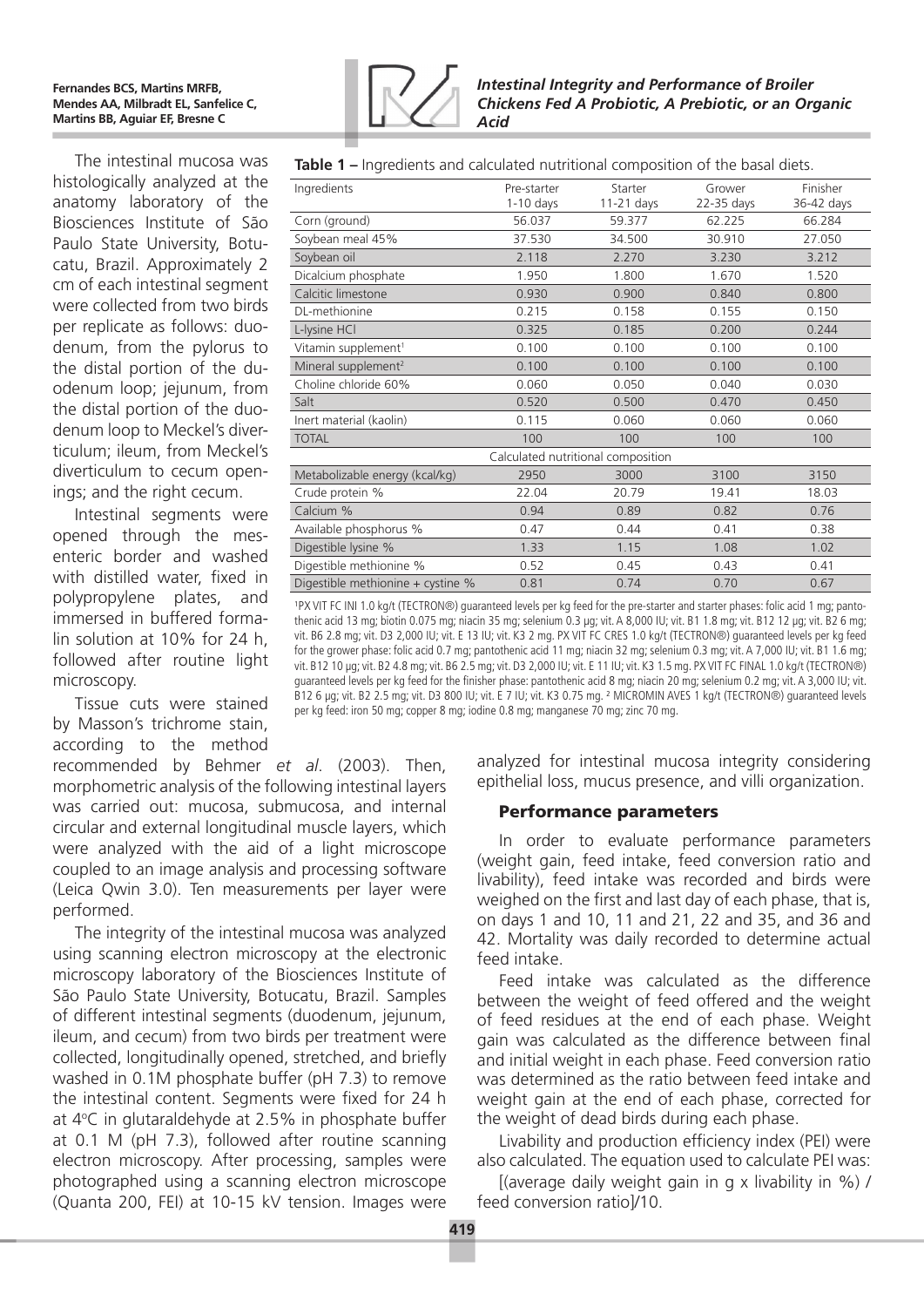

*Intestinal Integrity and Performance of Broiler Chickens Fed A Probiotic, A Prebiotic, or an Organic Acid*

Data were submitted to analysis of variance (ANOVA) using the General Linear Models procedure of the software program Statistical Analysis System (version 8.2). When significant, means were compared by the test of Tukey at 5% probability level or by the test of Duncan at 5% probability level.

## RESULTS AND DISCUSSION

During the pre-starter period (1-10 days) and the period of 1-21 days, the chickens of the control group presented lower ( $p<0.05$ ) weight gain (WG) than those of the group fed the antimicrobial product, suggesting that the reused litter effectively represented a health challenge. On the other hand, the WG of birds supplemented with the alternative additives (probiotic, prebiotic, symbiotic, and organic acids) was not different from the antimicrobial group or from the control group, except for the symbiotic group, which presented higher WG compared with the control group during the pre-starter period (Table 2).

Similar results were obtained by Albino *et al*. (2006), who showed higher WG when broiler chickens were fed the antimicrobial avilamycin from one to 21 days of age relative to the control birds. However, the authors did not observed any WG differences when

birds were fed graded concentrations of a prebiotic based on mannan oligosaccharides compared with those receiving or not avilamycin. On the other hand, opposite results were obtained by Godoi *et al*. (2008) and Viola *et al.* (2008), who observed WG differences among birds fed prebiotic/symbiotic and organic acids, respectively, relative to control birds during the period of one to 21 days.

There was no influence of the treatments on broiler weight gain during the periods of 1-35 or 1-42 days of age. Oliveira *et al*. (2009), Appelt *et al*. (2010), and Khosravi *et al.* (2010) in experiments using a probiotic, a prebiotic, and an organic acid, respectively, also did not show any WG differences during the period of 1-42 days. Godoi *et al*. (2008), Salazar *et al*. (2008), and Meurer *et al*. (2010) observed higher WG in broiler chickens fed prebiotic/symbiotic, organic acids, and probiotic, respectively, compared with controls, considering the period between one and 42 days of age.

Feed intake (FI) was influenced ( $p<0.05$ ) by the treatments during the periods of 1-21 and 1-35 days of age. During the period of 1-21 days, broiler chickens fed alternative additives presented similar FI as to those in the antimicrobial group, but were not different from the controls, except for the prebiotic (MOS) group, which FI was higher than that of the control birds. Iji *et* 

**Table 2** – Average weight gain (WG), feed intake (FI), feed conversion ratio (FCR), livability (L), and production efficiency index (PEI) of broilers supplemented with additives alternatives to antimicrobials.

| Parameters       |                   |                        |            | Treatments       |            |                       |           |                |  |  |
|------------------|-------------------|------------------------|------------|------------------|------------|-----------------------|-----------|----------------|--|--|
|                  | Control           | Antimicro <sup>1</sup> | Probiotic  | Prebiotic        | Symbiotic  | Org. Ac. <sup>2</sup> | $CV^3(%)$ | P <sup>4</sup> |  |  |
|                  | 1-10 days of age  |                        |            |                  |            |                       |           |                |  |  |
| WG(g)            | 209.85 b          | 236.75 a               | 232.08 ab  | 225.50 ab        | 239.78 a   | 226.19 ab             | 5.67      | 0.006          |  |  |
| FI(g)            | 284.17            | 296.94                 | 288.71     | 292.39           | 288.33     | 281.11                | 3.56      | 0.140          |  |  |
| FCR (g/g)        | 1.37 <sub>b</sub> | 1.25a                  | 1.24a      | 1.29ab           | 1.20a      | 1.24a                 | 4.02      | < 0.001        |  |  |
| L(% )            | 98.89             | 100                    | 98.89      | 100              | 100        | 100                   | 0.99      | 0.107          |  |  |
|                  |                   |                        |            | 1-21 days of age |            |                       |           |                |  |  |
| WG(g)            | 874.14 b          | 940.00 a               | 881.07 ab  | 900.08 ab        | 894.41 ab  | 891.99 ab             | 3.88      | 0.043          |  |  |
| $FI(g)*$         | 1277.93 c         | 1324.75 ab             | 1284.26 bc | 1336.38 a        | 1290.18 bc | 1299.02 abc           | 2.59      | 0.029          |  |  |
| FCR(g/g)         | 1.47              | 1.41                   | 1.47       | 1.49             | 1.45       | 1.46                  | 3.09      | 0.079          |  |  |
| L(% )            | 97.22             | 99.45                  | 98.33      | 98.89            | 99.45      | 99.45                 | 1.96      | 0.305          |  |  |
|                  |                   |                        |            | 1-35 days of age |            |                       |           |                |  |  |
| WG(g)            | 2234.26           | 2265.43                | 2228.34    | 2218.89          | 2218.52    | 2186.74               | 2.62      | 0.353          |  |  |
| $FI(g)*$         | 3600.71 ab        | 3676.18 a              | 3602.47 ab | 3676.68 a        | 3590.88 b  | 3669.58 ab            | 1.70      | 0.037          |  |  |
| FCR (g/g)        | 1.63a             | 1.64a                  | 1.64a      | $1.67$ ab        | 1.65ab     | 1.69 <sub>b</sub>     | 1.72      | 0.003          |  |  |
| L(% )            | 95.56             | 97.22                  | 95.00      | 97.78            | 95.00      | 98.33                 | 4.09      | 0.531          |  |  |
| 1-42 days of age |                   |                        |            |                  |            |                       |           |                |  |  |
| WG(g)            | 2848.79           | 2907.30                | 2825.04    | 2851.98          | 2849.25    | 2790.67               | 2.88      | 0.287          |  |  |
| FI(g)            | 4955.27           | 5025.86                | 4947.55    | 5073.11          | 4941.55    | 5040.27               | 2.41      | 0.289          |  |  |
| FCR (g/g)        | 1.77ab            | 1.75a                  | 1.80 ab    | 1.80 ab          | 1.77ab     | 1.83 <sub>b</sub>     | 2.01      | 0.011          |  |  |
| L(% )            | 92.78             | 95.00                  | 90.55      | 95.00            | 92.78      | 97.22                 | 5.36      | 0.295          |  |  |
| PEI (%)          | 356.32            | 376.31                 | 338.30     | 357.57           | 354.52     | 354.11                | 7.48      | 0.315          |  |  |

Means followed by different letters in the same row are different by the test of Tukey (p<0.05), except for \* (FI at 21 and 35 days of age), which are different by the test of Duncan (p<0.05). <sup>1</sup> Antimicrobial (enramycin). <sup>2</sup> Organic acid. <sup>3</sup> Coefficient of variation. <sup>4</sup> Probability.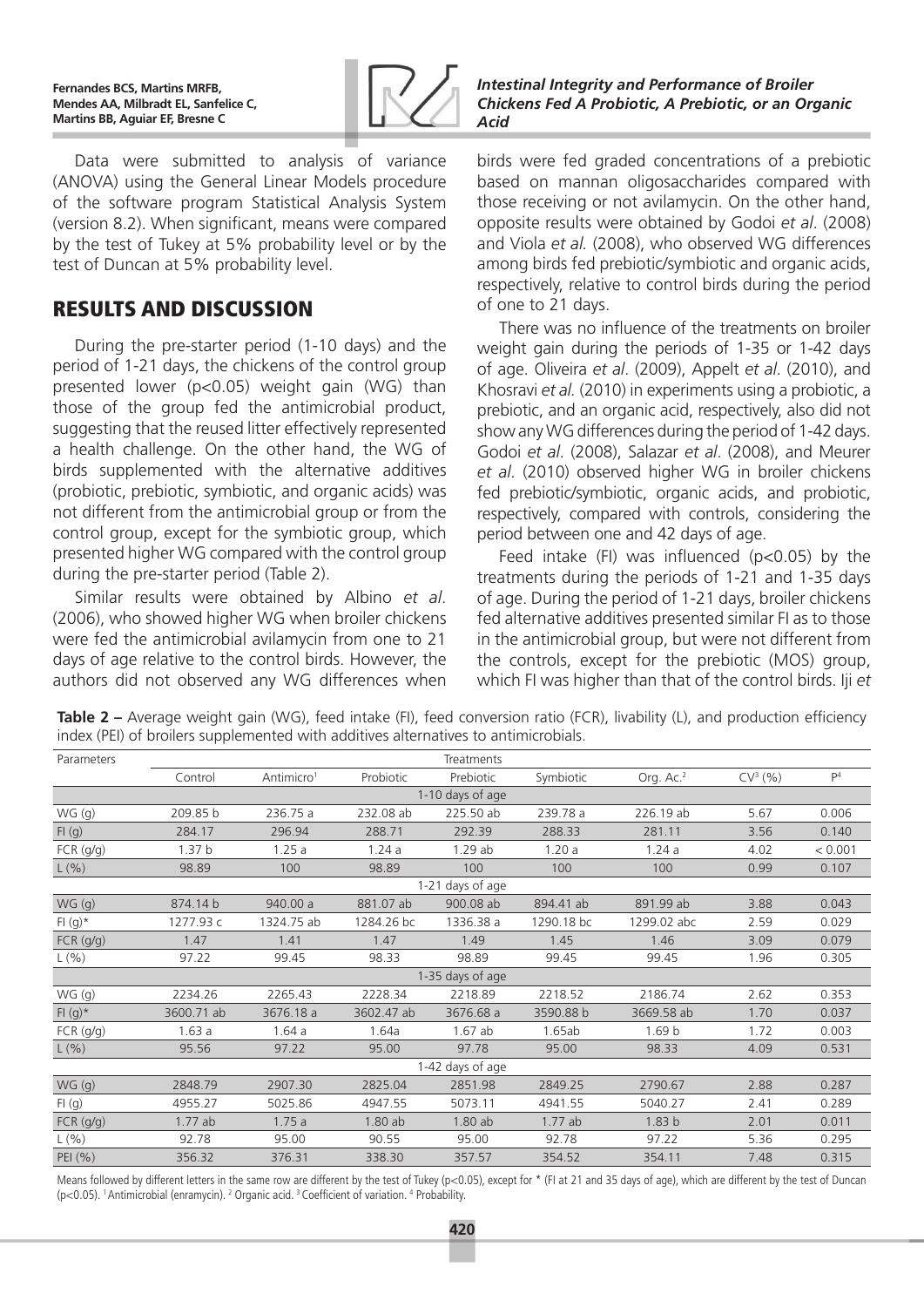

*al.* (2001), studying the intestinal function and structure of MOS-supplemented broilers, reported that MOS promoted higher FI, whereas Albino *et al*. (2006) and Oliveira *et al*. (2008 b) did not find any effects of this additive on broiler FI. The broilers in the antimicrobial and prebiotic groups presented higher FI between one and 35 days compared with the symbiotic group, but none of the treatments was different from the control.

During the pre-starter phase (1-10 days), the FCR of broiler chickens fed alternative additives (except for the prebiotic-fed birds) was similar to the FCR of the antimicrobial group and better ( $p < 0.05$ ) than that of the control birds. These results are consistent with those of Paz *et al*. (2010) obtained during the same period (1-10 days), when evaluating the effects of probiotics and prebiotics on broiler performance. The applied treatments did not influence (p>0.05) FCR during the period of 1-21 days of age. Recently, Ramos *et al.* (2011) also did not find any influence of probiotic, prebiotic, or symbiotic additives on the FCR of 21-d-old broilers.

During the period of 1-35 days of age, the probiotic, prebiotic, and symbiotic treatments promoted similar *Intestinal Integrity and Performance of Broiler Chickens Fed A Probiotic, A Prebiotic, or an Organic Acid*

FCR compared with the antimicrobial treatment, and they were not different from the control treatment. The diet with organic acid resulted in worse FCR (p<0.05) compared with the control treatment. On the other hand, Viola & Vieira (2007), and Chowdhury *et al.* (2009) reported better FCR in broilers fed organic acids relative to the control diet between one and 35 days of age.

During the total period experimental period (1-42 days), the treatments containing alternative additives, except for organic acid, promoted similar FCR compared with the antimicrobial treatment; however, none of the treatments was different from the control group. These results are different from those reported by Maiorka *et al*. (2001), who worked with a probiotic, a prebiotic, and a symbiotic, and by Khosravi *et al*. (2010), who worked with organic acids, and observed better feed conversion ratio in broilers fed alternative additives compared with the control birds during the entire experimental period. Livability, and production efficiency were not affected (p>0.05) by the treatments in the present study.

Although in the current experiment birds were

**Table 3 –** Intestinal segment lengths of the experimental broilers at 42 days of age.

| <b>Treatments</b>       | Parameters (cm) |         |              |       |       |              |                 |                 |  |
|-------------------------|-----------------|---------|--------------|-------|-------|--------------|-----------------|-----------------|--|
|                         | Duodenum        | Jejunum | <b>Ileum</b> | Cecum | Colon | <b>TOTAL</b> | SI <sup>5</sup> | LI <sup>6</sup> |  |
| Control                 | 28.58           | 54.71   | 54.25        | 33.96 | 7.46  | 178.96       | 137.54          | 41.42           |  |
| Antimicrob <sup>1</sup> | 29.50           | 57.50   | 52.29        | 33.71 | 7.83  | 180.83       | 139.29          | 41.54           |  |
| Probiotic               | 31.54           | 59.33   | 55.25        | 33.92 | 8.08  | 188.12       | 146.12          | 42.00           |  |
| Prebiotic               | 30.58           | 56.87   | 56.08        | 33.92 | 7.79  | 185.25       | 143.54          | 41.71           |  |
| Symbiotic               | 30.00           | 58.92   | 55.79        | 33.58 | 7.87  | 186.17       | 144.71          | 41.46           |  |
| Org. Ac. <sup>2</sup>   | 30.25           | 55.87   | 55.25        | 33.17 | 7.62  | 182.17       | 141.37          | 40.79           |  |
| Mean                    | 30.08           | 57.20   | 54.82        | 33.71 | 7.78  | 183.58       | 142.10          | 41.49           |  |
| $CV3(\%)$               | 10.32           | 13.07   | 11.50        | 11.15 | 10.28 | 8.02         | 9.56            | 9.33            |  |
| P <sup>4</sup>          | 0.298           | 0.646   | 0.714        | 0.995 | 0.506 | 0.644        | 0.622           | 0.985           |  |
|                         |                 |         |              |       |       |              |                 |                 |  |

<sup>1</sup>Antimicrobial; <sup>2</sup> organic acid; <sup>3</sup> coefficient of variation; <sup>4</sup> probability; <sup>5</sup> small intestine; <sup>6</sup> large intestine.

**Table 4 –** Relative weight<sup>1</sup> of the intestinal segments of the experimental broilers at 42 days of age.

| <b>Treatments</b>       |          |                   |              | Parameters (%) |       |                   |                   |          |
|-------------------------|----------|-------------------|--------------|----------------|-------|-------------------|-------------------|----------|
|                         | Duodenum | Jejunum           | <b>Ileum</b> | Cecum          | Colon | Total             | SI <sup>6</sup>   | $\Box^7$ |
| Control                 | 0.67     | 1.10ab            | 0.96         | 0.62           | 0.17  | 3.51ab            | 2.73ab            | 0.78     |
| Antimicrob <sup>2</sup> | 0.64     | 1.05 <sub>b</sub> | 0.92         | 0.57           | 0.14  | 3.32 <sub>b</sub> | 2.60 <sub>b</sub> | 0.71     |
| Probiotic               | 0.77     | 1.19ab            | 1.08         | 0.69           | 0.16  | 3.90a             | 3.05a             | 0.85     |
| Prebiotic               | 0.71     | 1.24a             | 1.10         | 0.61           | 0.15  | 3.81a             | 3.05a             | 0.76     |
| Symbiotic               | 0.68     | 1.15ab            | 1.08         | 0.57           | 0.16  | 3.65ab            | $2.91$ ab         | 0.73     |
| Org. $Ac.3$             | 0.69     | 1.14 ab           | 1.01         | 0.60           | 0.16  | 3.59 ab           | 2.84 ab           | 0.75     |
| Mean                    | 0.69     | 1.14              | 1.03         | 0.61           | 0.16  | 3.63              | 2.86              | 0.77     |
| CV <sup>4</sup> (%)     | 15.53    | 12.35             | 16.92        | 25.83          | 22.04 | 10.19             | 10.47             | 22.38    |
| P <sup>5</sup>          | 0.063    | 0.029             | 0.055        | 0.490          | 0.440 | 0.004             | 0.002             | 0.476    |

Means followed by different letters in the same column are different by the test of Tukey ( $p < 0.05$ ). <sup>1</sup>% relative to live weight;<br><sup>2</sup> Antimicrobial; <sup>3</sup> organic acid; <sup>4</sup> coefficient of variation; <sup>5</sup> probability; <sup>6</sup>

exposed to a natural health challenge by means of reused litter from a commercial broiler flock, performance improved when growth promoter additives were added to the diet compared to the control group during the prestarter and starter phases. However, considering the total rearing period, performance parameters did not improve.

There was no influence of the treatments on intestine length of 42-d-old broiler chickens (Table 3).

On the other hand, intestinal segment relative weights were significantly affected by the treatments (p<0.05). Jejunum, small intestine, and total intestine relative weights were statistically lower in the birds fed the antimicrobial agent compared with those fed the diets containing the probiotic and the prebiotic products (Table 4).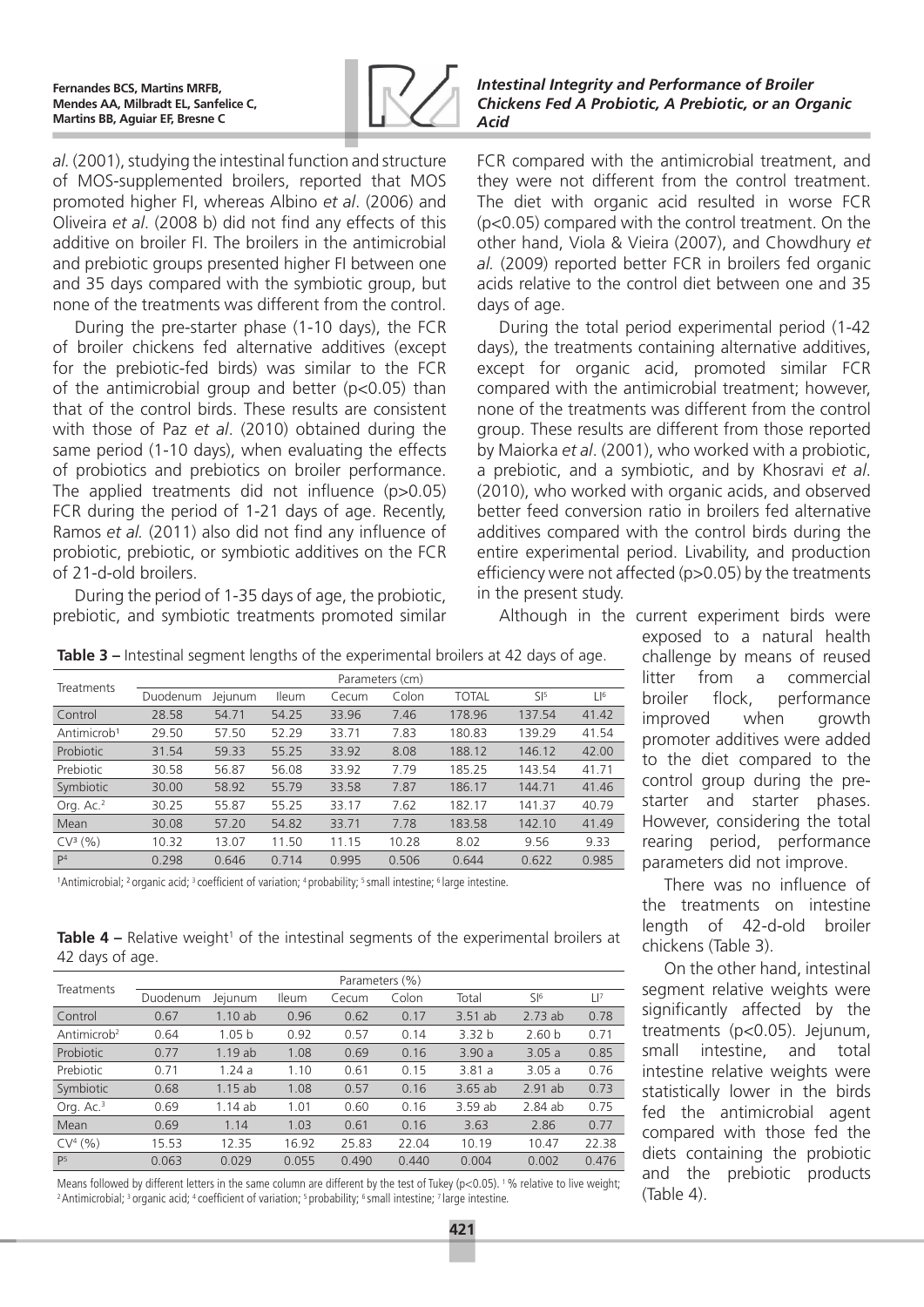

Antimicrobial treatments affect both pathogenic and beneficial microorganisms, reducing general bacterial population (Anderson *et al*., 1999). This mode of action on intestinal microbes may impair microbial fermentation and short-chain fatty acid production, which supply the energy required for enterocyte development (Lin & Visek, 1991). Therefore, according to Costa *et al.* (2007), reduced production of volatile fatty acids may result in lower cell replication in the intestinal epithelium of broiler chickens fed antimicrobials, with consequent reduction in relative intestinal weight. Different results were described by Boratto *et al.* (2004), who did not find any influence of probiotics, homeopathic products, or antibiotics on total intestinal relative weight of 42-d-old broiler chickens infected or not with *Escherichia coli*.

No influence of the applied treatments was observed on the morphometrics of different layers of the gut wall (mucosa, submucosa, internal circular and external longitudinal muscle layers) in none of the analyzed small intestine segments (Table 5). However, Pelicano *et al*. (2003), Pelicano *et al*. (2007), Oliveira *et al.* (2009), and Panda *et al*. (2009) observed positive effects of additives alternative to antimicrobial growth enhancers on the small intestine mucosa morphometrics, considering villi height and crypt depth of 42-d-old broilers.

*Intestinal Integrity and Performance of Broiler Chickens Fed A Probiotic, A Prebiotic, or an Organic Acid*

Considering the morphometrics of the cecum layers, broilers fed the diet with prebiotic (MOS) presented thicker (p<0.05) external longitudinal muscle layer compared with the control group (Table 6 and Figure 1). Oliveira *et al.* (2008a), in a study on the effects of MOS and an enzyme complex on the morphometrics of the small intestine of broiler chickens, also observed thickening of the external longitudinal muscle layer. Those authors suggest that the higher short-chain fatty acid fermentation and production promoted by MOS addition to the diet may stimulate the activity of muscle layer, which is responsible for intestinal peristalsis.

Intestinal mucosa integrity, considering especifically epithelial loss, mucus presence, and villi organization of the duodenum, jejunum, ileum, and cecum, was not influenced by the treatments. When the segment of the large intestine (cecum) was evaluated under light and scanning electron microscopy, no villi were detected; only crypts were present in the collected portion (intermediate portion of the right cecum). In addition to the crypts, this portion also presented circular folds, which form Kerckring valves that are projections of the mucosa and part of the submucosa (Figures 2 and 3). According to Boleli *et al.* (2002), cecal villus size is reduced from the base to the most distal point, the tip. Therefore, most of the cecal mucosa consists of long, simple, non-branched tubular glands called Lieberkühn glands or crypts.

|  |  |  |  | Table $5$ – Thickness ( $\mu$ m) of the different layers of the small intestine and cecum of 42-d-old of the experimental broilers. |  |
|--|--|--|--|-------------------------------------------------------------------------------------------------------------------------------------|--|
|--|--|--|--|-------------------------------------------------------------------------------------------------------------------------------------|--|

| Parameters (µm) |         |                         |              | Treatments |           |                       |                      |  |
|-----------------|---------|-------------------------|--------------|------------|-----------|-----------------------|----------------------|--|
|                 | Control | Antimicrob <sup>1</sup> | Probiotic    | Prebiotic  | Symbiotic | Org. Ac. <sup>2</sup> | CV <sup>3</sup> (% ) |  |
| Duodenum        |         |                         |              |            |           |                       |                      |  |
| Mucosa          | 2128.97 | 2138.28                 | 2250.84      | 2266.60    | 2278.46   | 2270.32               | 12.14                |  |
| Submucosa       | 31.49   | 35.72                   | 30.39        | 33.47      | 30.46     | 29.64                 | 26.53                |  |
| Internal m.     | 241.89  | 276.68                  | 240.19       | 237.67     | 271.26    | 242.91                | 24.68                |  |
| External m.     | 83.90   | 89.31                   | 73.26        | 87.43      | 87.10     | 90.51                 | 31.99                |  |
|                 |         |                         | Jejunum      |            |           |                       |                      |  |
| Mucosa          | 1928.69 | 2026.91                 | 1892.92      | 2059.91    | 2004.80   | 2070.36               | 11.76                |  |
| Submucosa       | 27.69   | 22.65                   | 22.10        | 20.82      | 20.36     | 19.88                 | 28.05                |  |
| Internal m.     | 279.68  | 258.04                  | 296.06       | 296.64     | 266.78    | 274.48                | 21.40                |  |
| External m.     | 88.47   | 76.95                   | 81.48        | 93.42      | 81.91     | 89.61                 | 28.38                |  |
|                 |         |                         | <b>Ileum</b> |            |           |                       |                      |  |
| Mucosa          | 1372.76 | 1459.13                 | 1354.28      | 1471.27    | 1395.44   | 1477.17               | 13.15                |  |
| Submucosa       | 25.68   | 28.57                   | 26.53        | 25.71      | 25.78     | 21.28                 | 21.26                |  |
| Internal m.     | 321.49  | 341.49                  | 346.51       | 348.74     | 337.32    | 330.21                | 20.83                |  |
| External m.     | 111.62  | 112.47                  | 107.93       | 133.09     | 110.97    | 109.70                | 21.04                |  |
| Cecum           |         |                         |              |            |           |                       |                      |  |
| Mucosa          | 346.97  | 373.87                  | 370.68       | 355.99     | 375.53    | 365.72                | 15.23                |  |
| Submucosa       | 26.78   | 26.78                   | 28.48        | 25.47      | 24.57     | 23.98                 | 21.09                |  |
| Internal m.     | 452.09  | 490.90                  | 494.86       | 543.11     | 483.80    | 484.31                | 20.17                |  |
| External m.     | 85.68 b | 84.53 b                 | 95.55 ab     | 120.44 a   | 91.24 b   | 98.01 ab              | 22.31                |  |

Means followed by different letters in the same row are statistically different by the test of Tukey (p<0.05). <sup>1</sup> Antimicrobial; <sup>2</sup> organic acid; <sup>3</sup> coefficient of variation; M = muscle layer.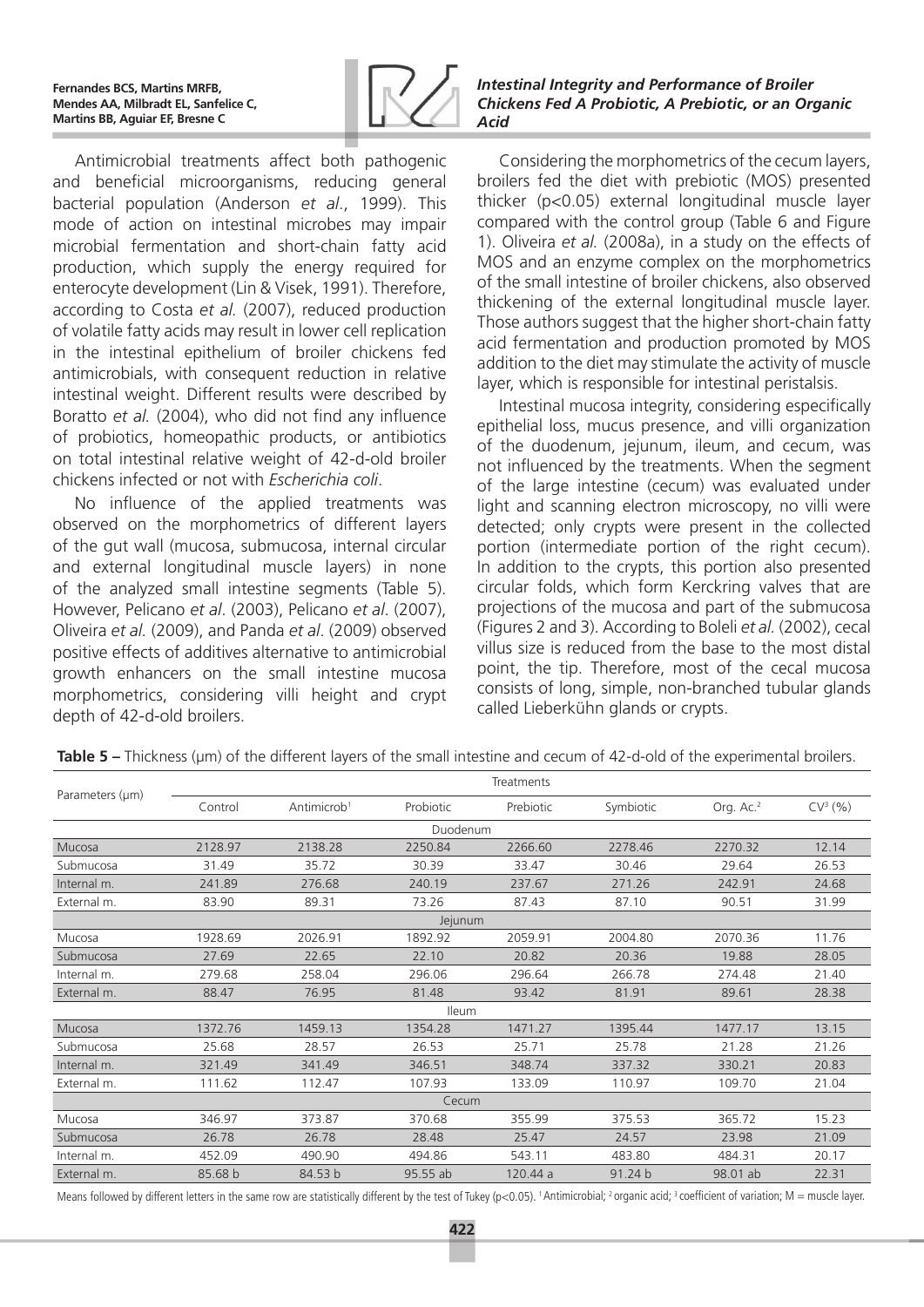**Fernandes BCS, Martins MRFB, Mendes AA, Milbradt EL, Sanfelice C, Martins BB, Aguiar EF, Bresne C**





**Figure 1** – Photomicrography of the cecal wall of 42-d-old broiler chickens. In A: control treatment; B: antimicrobial; C: probiotic; D: prebiotic; E: symbiotic, and F: organic acid. Layers: mucosa (M); submucosa (\*); internal circular muscular (MCI); external longitudinal muscular (MLE). Masson trichrome stain, 10x.



**Figure 2** – Photomicrography of the intermediate portion of the cecum of 42-d-old broiler chickens. Note that the mucosa layer (M) presents only crypts (C) and the presence of folds (P), which are projection of part of the mucosa and submucosa layer (\*). Masson trichrome stain, 5x.

# CONCLUSIONS

The probiotic, prebiotic, symbiotic and organic acid additives evaluated improved broiler performance during the beginning of the rearing period. However, during the total rearing period and under the conditions of the present experiment, the tested additives did not influence broiler performance or intestinal integrity.

*Intestinal Integrity and Performance of Broiler Chickens Fed A Probiotic, A Prebiotic, or an Organic Acid*



**Figure 3** – Scanning electron micrograph of the surface of the mucosa of the intermediate portion of the cecum of 42-d-old broiler chickens. Note an opened crypt (AC), 800x.

## ACKNOWLEDGEMENTS

The authors thank Fundação de Amparo à Pesquisa do Estado de São Paulo (FAPESP) for funding this study and the scholarship.

## REFERENCES

- Anderson DB, McCracken VJ, Aminov RI, Simpson JM, Mackie RI, Verstegen MW A, Gaskins HR. Gut microbiology and growth-promoting antibiotics in swine. Pigs News Information 1999:20:115-122.
- Albino LFT, Feres FA, Dionizio MA, Rostagno HA, Júnior JGV, Carvalho DCO, Gomes PC, Costa CHR. Uso de prebióticos à base de mananoligossacarídeo em rações para frangos de corte. Revista Brasileira de Zootecnia 2006;35(3):742-749.
- Appelt MDA, Nunes RV, Pozza PC, Silva WTM, Venturi I, Nunes CGV. Níveis de probiótico em rações de origem animal e vegetal para frangos de corte. Revista Brasileira de Zootecnia 2010;39(4):765-771.
- Behmer AO, Tolosa EMC, Freitas Neto AG. Manual de técnicas para histologia normal e patológica. 2ª ed. Barueri: Editora Manole; 2003. 331p.
- Bellaver C, Scheuermann G. Aplicações dos ácidos orgânicos na produção de aves de corte. Anais da Conferência AVESUI; 2004; Florianópolis, Santa Catarina. Brasil. Itu: Gessulli; 2004. p.1-16.
- Boleli IC, Maiorka A, Macari M. Estrutura funcional do trato digestório. In: Macari M, Furlan RL, Gonzales E. Fisiologia aviária aplicada a frangos de corte. Jaboticabal: Funep; 2002. cap.5, p.75-95.
- Boratto AJ, Lopes DC, Oliveira RFM, Albino LFT, Sá LM, Oliveira GA. Uso de antibiótico, de probiótico e de homeopatia em frangos de corte criados em ambiente de conforto, inoculados ou não com Escherichia coli. Revista Brasileira de Zootecnia 2004;33(6):1477-1485.
- Chowdhury R, Islam KMS, Khan MJ, Karim MR, Haque MN, Khatun M, Pesti GM. Effect of citric acid, avilamycin, and their combination on the performance, tibia ash, and immune status of broilers. Poultry Science 2009;88(8):1616-1622.
- Costa LB, Tse MLP, Miyada VS. Extratos vegetais como alternativas aos antimicrobianos promotores de crescimento para leitões recémdesmamados. Revista Brasileira de Zootecnia 2007;36(3):589-595.